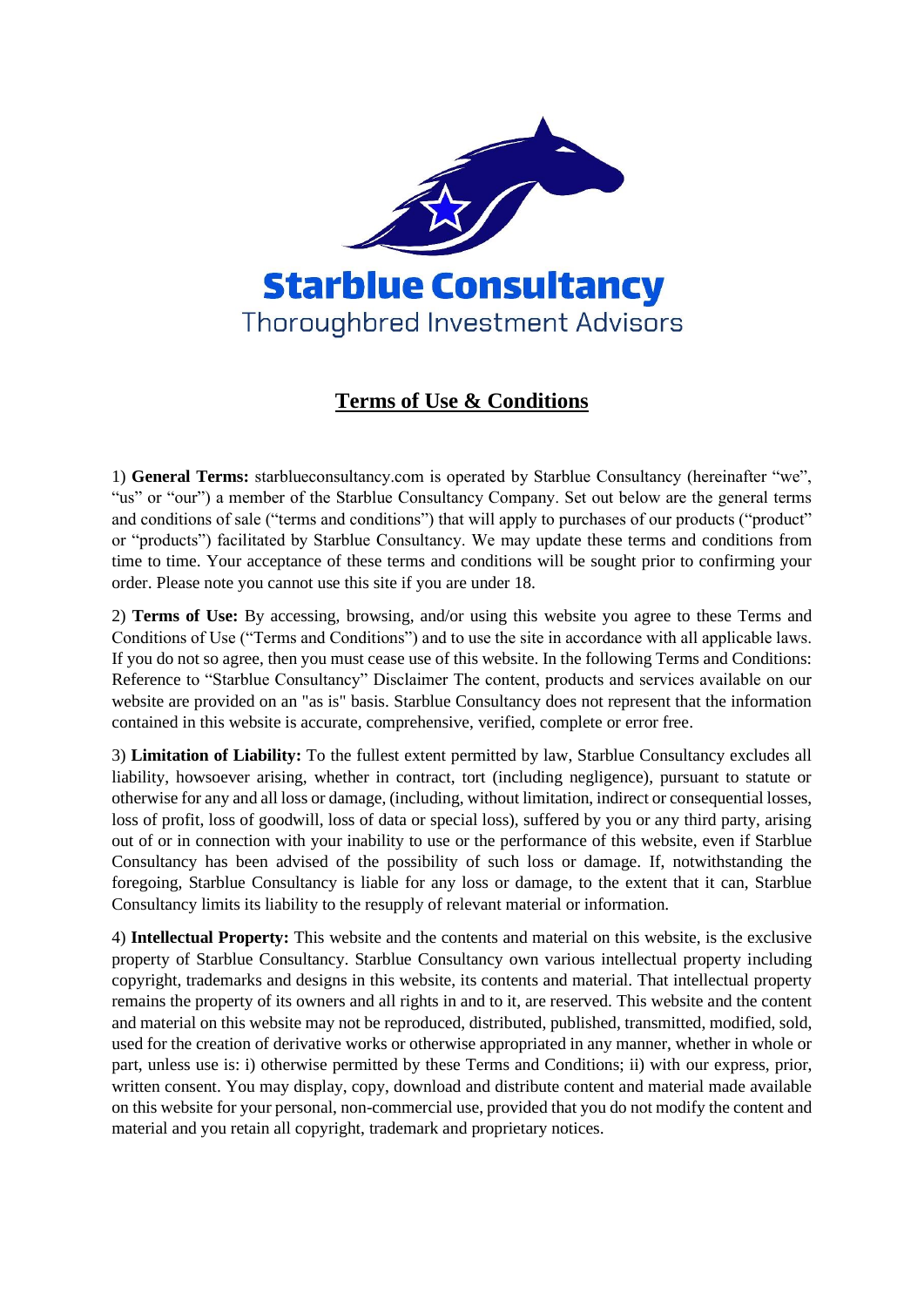5) **Trademarks and Designs:** The images, logos, Marketing brochures and names on this website which identify Starblue Consultancy, are exclusive proprietary marks of Starblue Consultancy. All rights are reserved.

6) **Changes of Terms:** We reserve the right to change these Terms and Conditions at any time by posting changes on the website. Your continued use of the website after any such change will be deemed acceptance of the changed Terms and Conditions.

7) **Links:** You must not link your website to this website without our prior express written consent. If you would like to link to this site, please email us at [admin@starblueconsultancy.com](mailto:admin@starblueconsultancy.com)

8) **Restricted use:** You must not use this website to post or transmit: (a) any information or materials which breach any laws or regulations, infringe a third party's rights, or are contrary to any relevant standards or codes; or (b) any unlawful, threatening, defamatory, obscene, indecent, inflammatory or pornographic material or material that could give rise to civil or criminal proceedings.

9) **Jurisdiction:** These Terms and Conditions will be governed by and construed in accordance with the laws of Victoria, Australia

10) **Other Terms:** If any part of these Terms and Conditions is found to be unenforceable, such part shall be deemed not to form part of these Terms and Conditions but the enforceability of the remainder of these Terms and Conditions shall not be effected. You may not assign or transfer your rights or benefits under these Terms and Conditions without the express prior written consent of Starblue Consultancy. If Starblue Consultancy does not act in relation to a breach by you of these Terms and Conditions, it does not thereby waive its rights to act with respect to subsequent or similar breaches. Use of this website is subject to Starblue Consultancy's Privacy Policy.

11) **Payments:** All prices quoted are in Australian Dollars (AU\$) exclusive of Australian GST. We accept American Express, Visa, MasterCard, Union Pay, PayPal, Alipay and Wechat Pay payments. Payment by bank transfer may be arranged by contacting your local Associate. All products remain the property of Starblue Consultancy until full payment for your order is received. Once full payment is received, you will own the product. We retain the right to delay and/or cancel an order if fraudulent activity is suspected.

# 12) **Privacy Policy:**

# **INTRODUCTION**

Starblue Consultancy understands that your privacy is paramount, and we are committed to protecting your privacy. This policy sets out how we handle information about you. If, notwithstanding the foregoing, Starblue Consultancy is liable for any loss or damage, to the extent that it can, Starblue Consultancy limits its liability to the resupply of relevant material or information.

# **COLLECTION OF PERSONAL INFORMATION**

We may collect personal information from you when you • subscribe to receive our updates and news

- buy products from us, whether online or in person
- request to receive copies of marketing materials, such as brochures
- interact with our sales staff

When you buy any products or services from us, we will collect the personal information you provide to us during the ordering process or during the purchase. Such personal information may include details such as your name, phone number, email address, credit card number, expiry date, bank details and billing address. We may also keep any communications you have with us, such as special requests or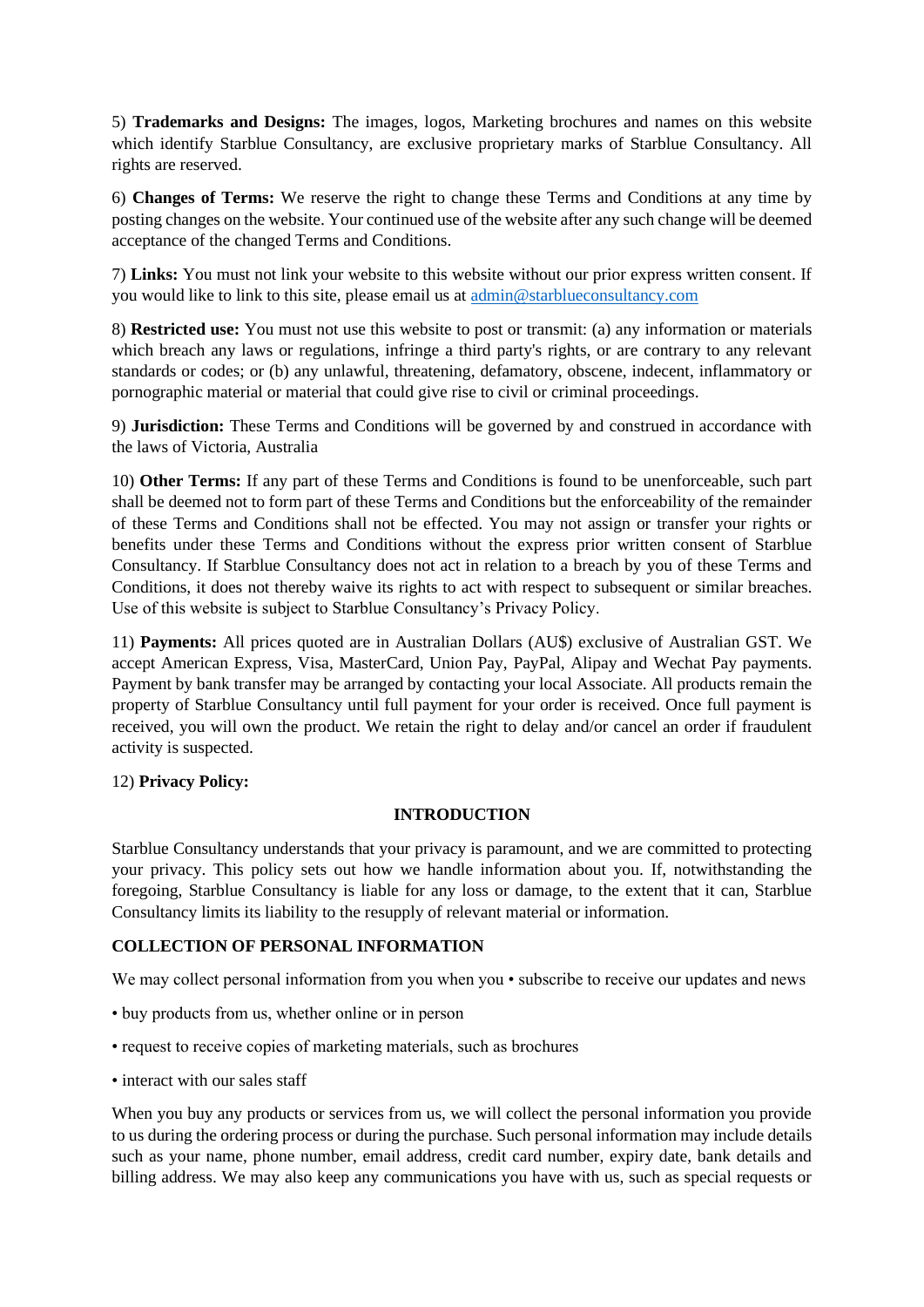requests for information. There may be occasions when we collect information about you from a third party, for example where they purchase products on your behalf. In such instances, we will determine whether we would have been entitled to collect such information from you and to the extent we would not have been entitled to do so, we will destroy or de-identify such information as soon as reasonably practical. In some instances, personal information we collect (including that referred to in section 3 below) may be collected by third party contractors on our behalf. You may deal with us anonymously or using a pseudonym for certain interactions. However, if you purchase any products from us, we require that you provide us with accurate details relevant to the purchase. If you do not provide us with your personal information, we may not be able to provide you with our products. Unless you notify us otherwise, we will assume that you have consented to the collection of all information which is provided to us for use in accordance with this Privacy Policy.

# **USING YOUR PERSONAL INFORMATION**

Starblue Consultancy only uses personal information for the purpose for which it was collected, for related purposes which we consider come within your personal expectations, or as permitted or required by law. In particular, the personal information that we collect is generally used to provide products or services to you. Personal information may also be used for the following purposes:

- to provide you with information in relation to the products and services that we provide
- to communicate with you about your purchase or customer service needs
- to respond to your questions or suggestions

• to improve the quality of our products or services; or as notified to you at the time the information is collected. We may contact you from time to time for marketing or promotional purposes, including to provide you with information in relation to the services of our related entities and third parties where we believe they meet the high standards associated with our products. If you would rather not receive any marketing or promotional material from us, you may opt out by notifying us.

# **SHARING YOUR PERSONAL INFORMATION**

We may disclose your personal information to other related entities within our corporate group for our own business purposes. We may disclose personal information to third party professionals, who help us deliver our products and services to you. Some of these third parties could be located overseas. Where personal information is shared with these third parties, we will take all reasonable steps to ensure that third parties observe the confidential nature of such information and are prohibited from using any or all of this information beyond what is necessary to assist us. We may also disclose your personal information as permitted or required by law.

# **ACCESSING YOUR PERSONAL INFORMATION**

You may contact us to request access to the personal information we hold about you, including for the purpose of correcting or updating that information. If you require access to your personal information, please contact us.

# **PROTECTING YOUR PERSONAL INFORMATION**

Starblue Consultancy is committed to protecting your personal information. We take appropriate security measures to protect your personal information from misuse, interference, or loss, and from unauthorised access, modification, or disclosure. This includes the use of technologies and processes such as access control procedures, network firewalls, encryption, and physical security to protect the privacy of your personal information.